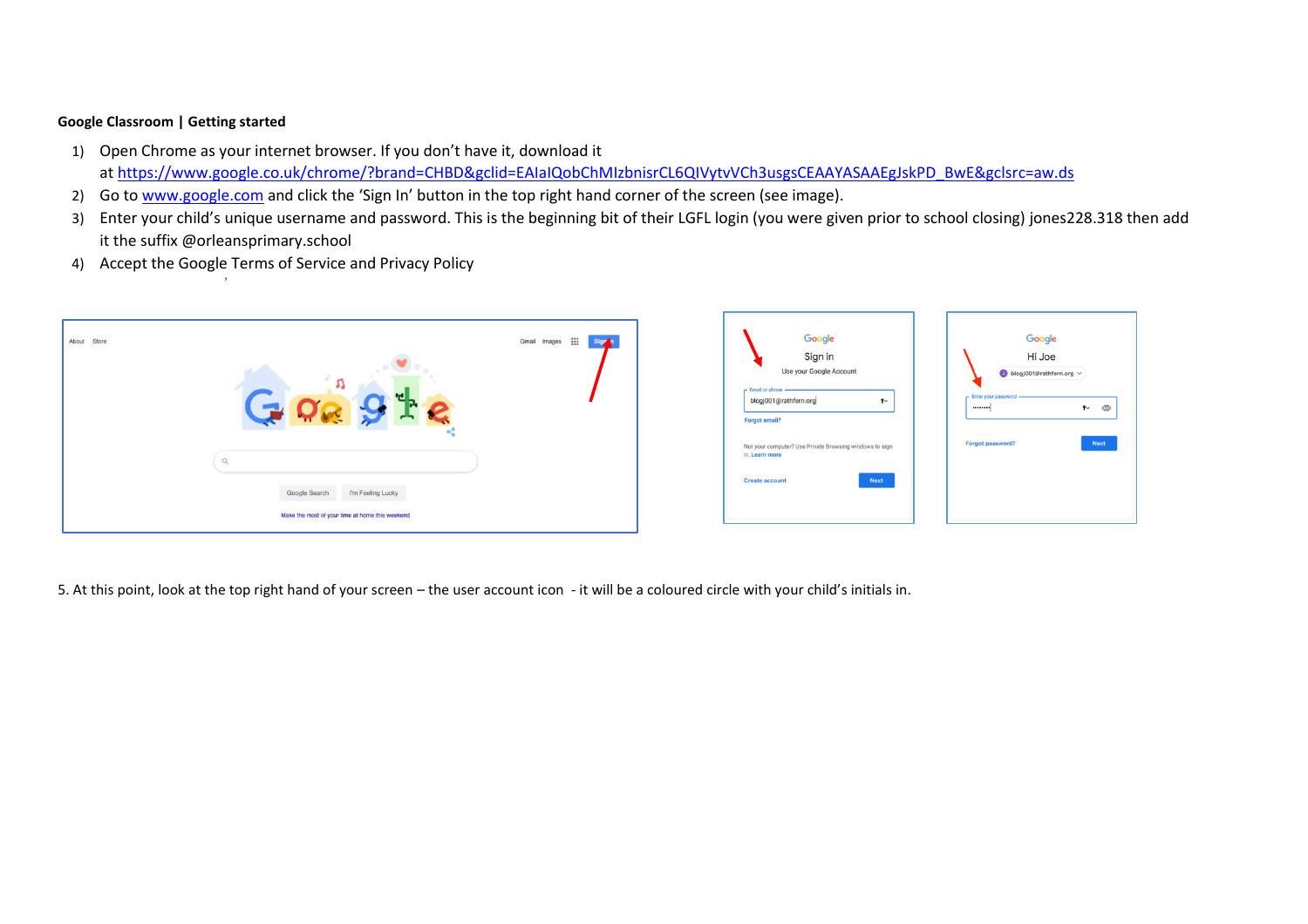6. Click the array button next to the coloured circle - Then, click on the **Classroom**  button.





7. You should then see the classroom assigned to your child, click join – see to the right (yours will look different depending on your child's year group/class.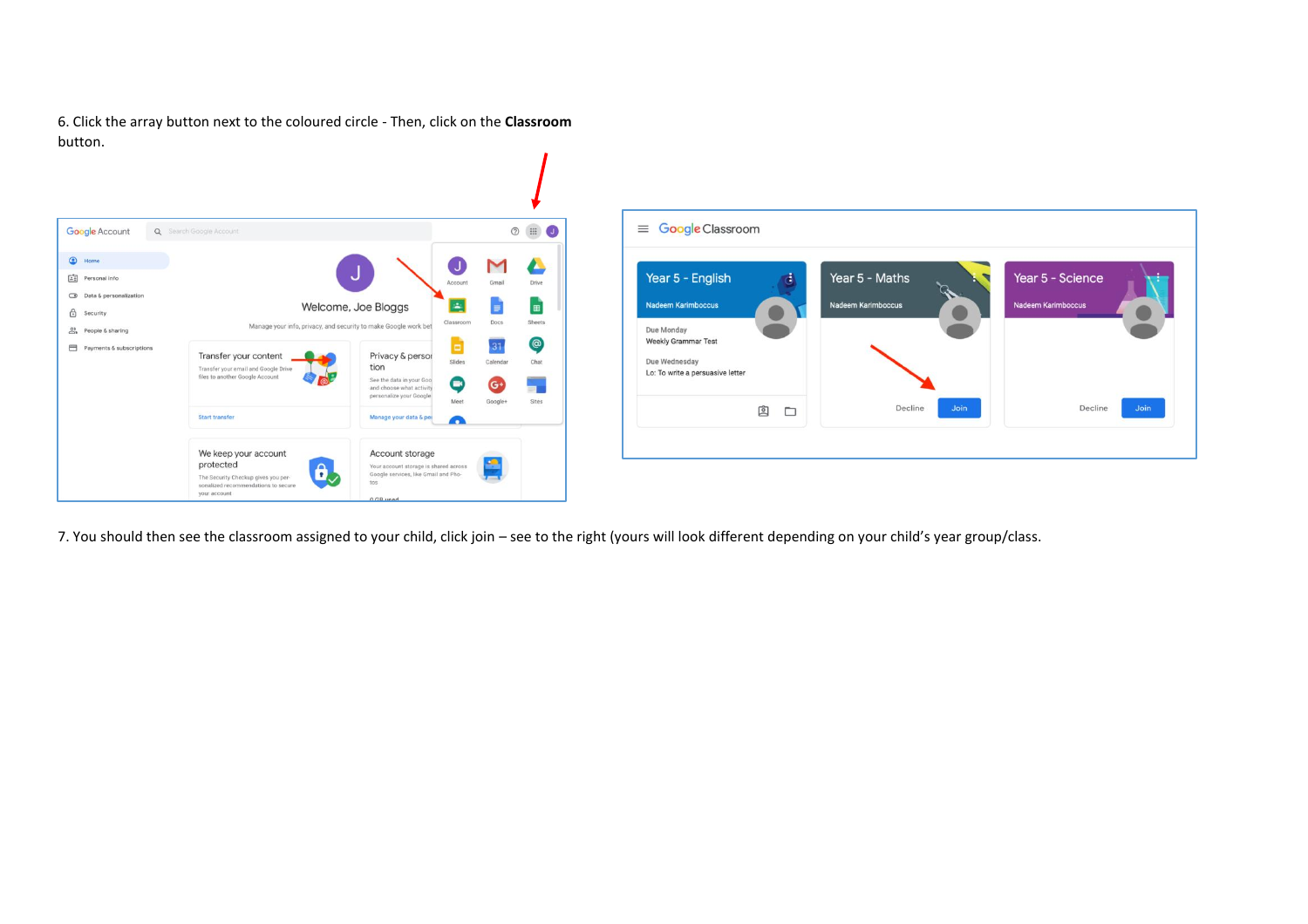- 8. '**Stream**' **-** New assignments, comments and materials that have been posted will appear in the stream here.
- 9. Click on the '**Classwork**' tab to view learning that has been set.



10. '**Classwork**' - This is where you can view all of your current or ongoing learning tasks and deadlines. Learning tasks can be viewed by clicking individual assignments

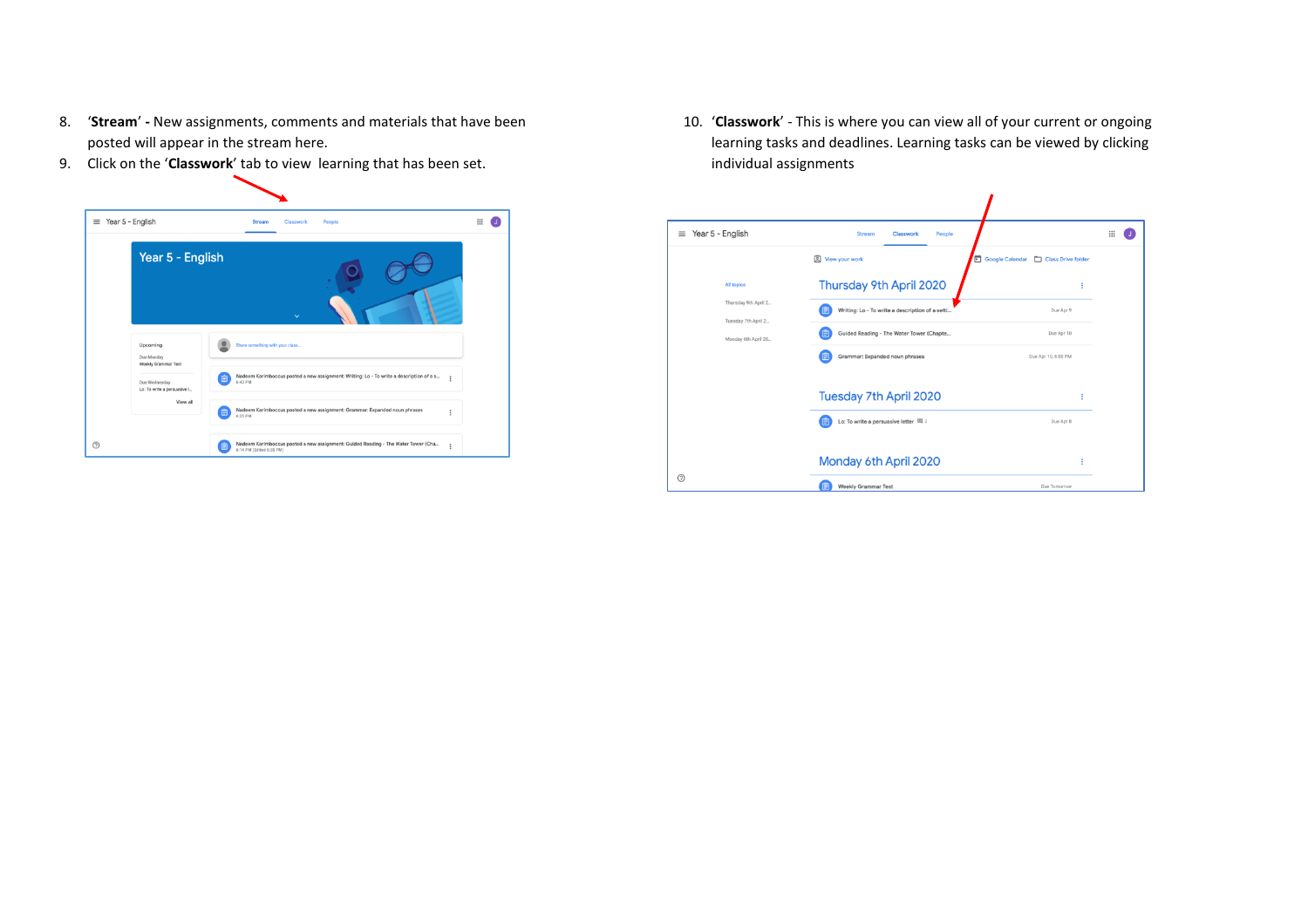## 11. '**Assignment**' - Click on the assignment to view the learning task.

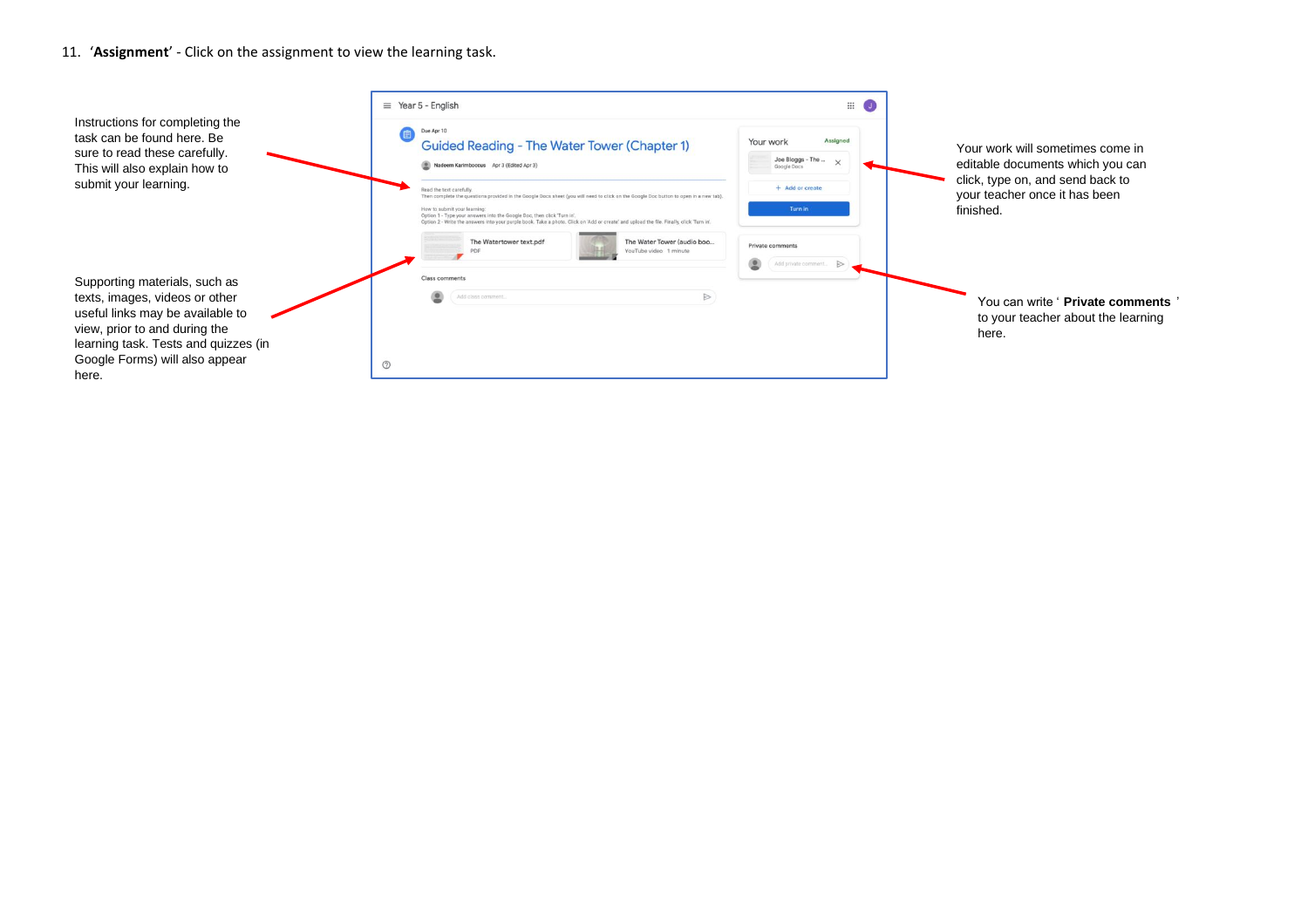## **Submitting learning**

Learning can be complete and submitted in two ways. Pupils can complete their learning task on a variety of Google apps, such as Docs, Drawings, Forms and Slides. If a pupil is unable to do this, they can take a photo, video or audio of their learning and submit it as a file attachment instead.

1) To complete a Google app document, click on the file under the section '**Your work**'.



2) Pupils can type straight on to the document and when the have finished they can close the tab in their web browser. There is no need to press *save* if you are connected to the internet as Google files are saved automatically.

| Google Account                                                                               | Guided Reading - The Water Tower (Chapter 1)<br>$\times$                                                                                                                                                                                                                                                                                                                                                                                                                                                                                                                                                                                                                                                                                                                                                                                                                                                                                                                                                                                 | Joe Bloggs - The Watertower Guided Read - Google Docs                                   |  |
|----------------------------------------------------------------------------------------------|------------------------------------------------------------------------------------------------------------------------------------------------------------------------------------------------------------------------------------------------------------------------------------------------------------------------------------------------------------------------------------------------------------------------------------------------------------------------------------------------------------------------------------------------------------------------------------------------------------------------------------------------------------------------------------------------------------------------------------------------------------------------------------------------------------------------------------------------------------------------------------------------------------------------------------------------------------------------------------------------------------------------------------------|-----------------------------------------------------------------------------------------|--|
| Joe Bloggs - The Watertower Guided Read                                                      | 立向<br>File Edit View Insert Format Tools Add-ons Help All changes saved in Drive                                                                                                                                                                                                                                                                                                                                                                                                                                                                                                                                                                                                                                                                                                                                                                                                                                                                                                                                                         | Click to close this tab; Option-click to close all<br>the Share<br>tabs except this one |  |
| $P = 100\%$ v Normal text v Cambria<br>Headings you add to the document will<br>appear here. | and and another of and the channel benefits of another also<br>Text: The Watertower'<br><b>Success criteria</b><br>1. Read the question twice<br>2. Circle the keyword / phrase in the question (there may be more than one)<br>3. Scan the text and <i>underline</i> the keyword (retrieval) / phrase (meaning of a word) / evidence (inference)<br>4. Read around the keyword/phrase (you may need to read a whole paragraph)<br>5. Answer the question carefully, using evidence taken directly from the text (if required)<br>Skill: Inference<br>Question: Look at the paragraph beginning Nobody in Preston Explain why the watertower is<br>mysterious.<br>Nobody in the town could remember when it was built, or who had built it.<br><b>Skill:</b> Making comparisons<br>Question: Look at the paragraph beginning One summer afternoon How do Spike and Bubba<br>differ as characters? Give two reasons.<br>Spike's mum cared about him and where he went, s<br><b>Skill: Retrieval</b><br>Question: Why was the water murky? |                                                                                         |  |
|                                                                                              | <b>Skill: Retrieval</b><br>Question: Look at the paragraph beginning Bubba stepped out on to the top of the tank. Write three<br>things that tell you the weather was hot.                                                                                                                                                                                                                                                                                                                                                                                                                                                                                                                                                                                                                                                                                                                                                                                                                                                               |                                                                                         |  |
|                                                                                              | <b>Skill-Retrieval</b>                                                                                                                                                                                                                                                                                                                                                                                                                                                                                                                                                                                                                                                                                                                                                                                                                                                                                                                                                                                                                   | o                                                                                       |  |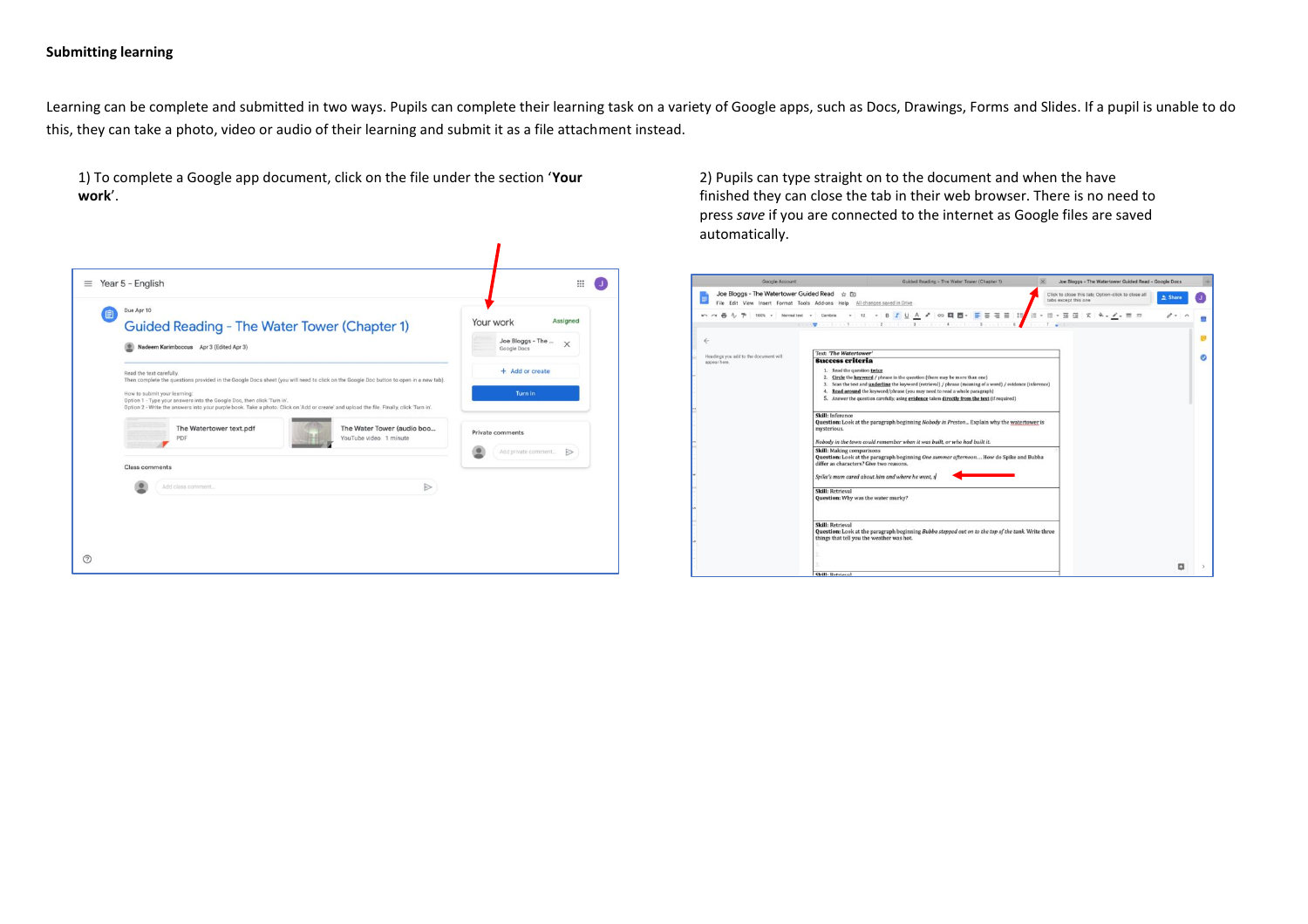3) If you would prefer to submit a different file (photo, video or audio) containing the learning, click on '**Add or create**' (see below)

| $\equiv$ Year 5 - English                                                                                                                                                                                                                                                                                                                                                                                                 | ₩                                                                   | Your work                                          |
|---------------------------------------------------------------------------------------------------------------------------------------------------------------------------------------------------------------------------------------------------------------------------------------------------------------------------------------------------------------------------------------------------------------------------|---------------------------------------------------------------------|----------------------------------------------------|
| Due Apr 10<br>Guided Reading - The Water Tower (Chapter<br>Nadeem Karimboccus Apr 3 (Edited Apr 3)                                                                                                                                                                                                                                                                                                                        | Assigned<br>Your work<br>Joe Bloggs - The $-\times$<br>Google Docs  | Joe Bloggs - The<br>Google Docs<br>+ Add or create |
| Read the text carefully.<br>Then complete the questions provided in the Google Docs sheet (you will need to click on the Google Doc button to open in a new tab).<br>How to submit your learning:<br>Option 1 - Type your answers into the Google Doc, then click 'Turn in'.<br>Option 2 - Write the answers into your purple book. Take a photo. Click on 'Add or create' and upload the file. Finally, click 'Turn in'. | + Add or create<br>$\Delta$<br>Google Drive<br>GD Link<br>File<br>U | ◬<br>Google Drive<br>Link<br>GD<br>Û)<br>File      |
| The Watertower text.pdf<br>The Water Tower (audio boo<br>PDF<br>YouTube video 1 minute<br>Class comments                                                                                                                                                                                                                                                                                                                  | Create new<br>ħ.<br>Docs<br>$\Rightarrow$<br>بسبر<br>Slides         | Create new<br>Docs<br>Slides                       |
| ◉<br>$\triangleright$<br>Add class comment                                                                                                                                                                                                                                                                                                                                                                                | Sheets<br>ш<br>ē.<br>Drawings                                       | Sheets<br>e.<br>Drawings                           |

- 4) There are several options to choose from. If you want to upload a file from your device, click '**File**'. (see above to the right)
- 5) Select the upload tab and then click on '**Select files from your device**'.
- 6) Select the file (containing the learning) that you want to submit. Then click Upload.

|               |        | Insert files using Google Drive |         |                               | $\times$ |
|---------------|--------|---------------------------------|---------|-------------------------------|----------|
| Recent        | Upload | My Drive                        | Starred |                               |          |
|               |        |                                 |         |                               |          |
|               |        |                                 |         |                               |          |
|               |        |                                 |         | Drag files here               |          |
|               |        |                                 |         | $-01 -$                       |          |
|               |        |                                 |         | Select files from your device |          |
|               |        |                                 |         |                               |          |
|               |        |                                 |         |                               |          |
|               |        |                                 |         |                               |          |
|               |        |                                 |         |                               |          |
| <b>Upload</b> | Cancel |                                 |         |                               |          |

## Then click ' **Upload**'